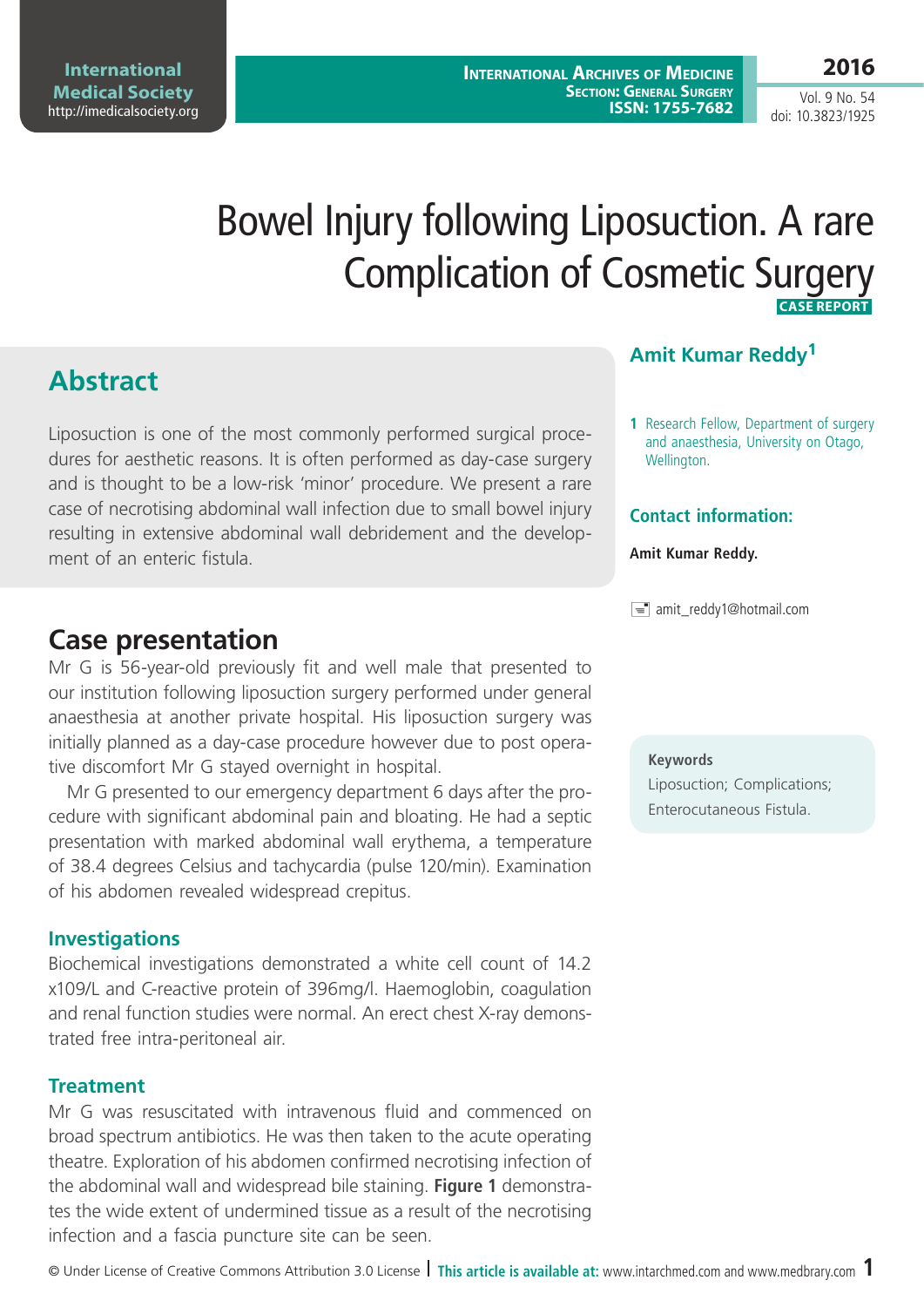**2016**

#### **International Archives of Medicine Section: General Surgery ISSN: 1755-7682**

Vol. 9 No. 54 doi: 10.3823/1925



The procedure progressed to a laparotomy which found several puncture sites in the small bowel. A 'damage-control' strategy was undertaken with the injured small bowel resected using a gastro-intestinal stapler and formation of a temporary abdominal closure. Mr G was taken to ICU intubated for further resuscitation. The following day Mr G returned to theatre for repeat assessment of his abdomen. A further debridement was undertaken and a stapled small bowel anastomosis was performed to restore gastro-intestinal continuity. His abdominal fascia was able to be closed however due to the large amount of soft tissue loss a negative-pressure dressing was applied.

## **Outcome and follow-up**

Mr G was managed with serial dressing changes, however unfortunately he developed an enteric fistula at the superior aspect of his wound. This was controlled with stoma therapy involvement, nil by mouth and parenteral nutrition. The fistula eventually matured to a spouting stoma seen in **Figure 2**. Six months following the initial injury Mr G underwent a further laparotomy and resection of his fistula. This proved very straightforward and after an uneventful 7-day post operative course Mr G was discharged home.

**Figure 2:** Clinical photograph 5 months following injury demonstrating superficial enteric fistula.



# **Discussion**

This case highlights a number of important learning points. Liposuction is a procedure that is performed for cosmetic reasons on typically healthy individuals. Liposuction is associated with a low complication rate and patient satisfaction following the procedure is high [1]. Many complications relate to the ultimate cosmetic appearance however there are potentially life threatening complications. These include pulmonary embolism, abdominal fascia penetration, thoracic penetration, cardiorespiratory failure, lidocaine toxicity and haemorrhage [2-4].

Bowel injury following liposuction is rare and has only been reported in 12 case reports [5]. The actual incidence is not truly known as all of the current literature is based on case reports, questionaries and surveys [2, 6] and therefore subject to reporting bias. The morbidity associated with bowel injury is varied however it also carries significant mortality. A survey conducted by Grazer et al. found that visceral perforation was responsible for 14.6% of fatal outcomes following liposuction [2]. Here we have presented the first published case of the development of an enteric fistula which led to a prolonged period of medical and surgical management and significant morbidity.

Our case demonstrates the consistent theme of delayed diagnosis [7,8]. As with other reports Mr G had early symptoms of abdominal pain, this was